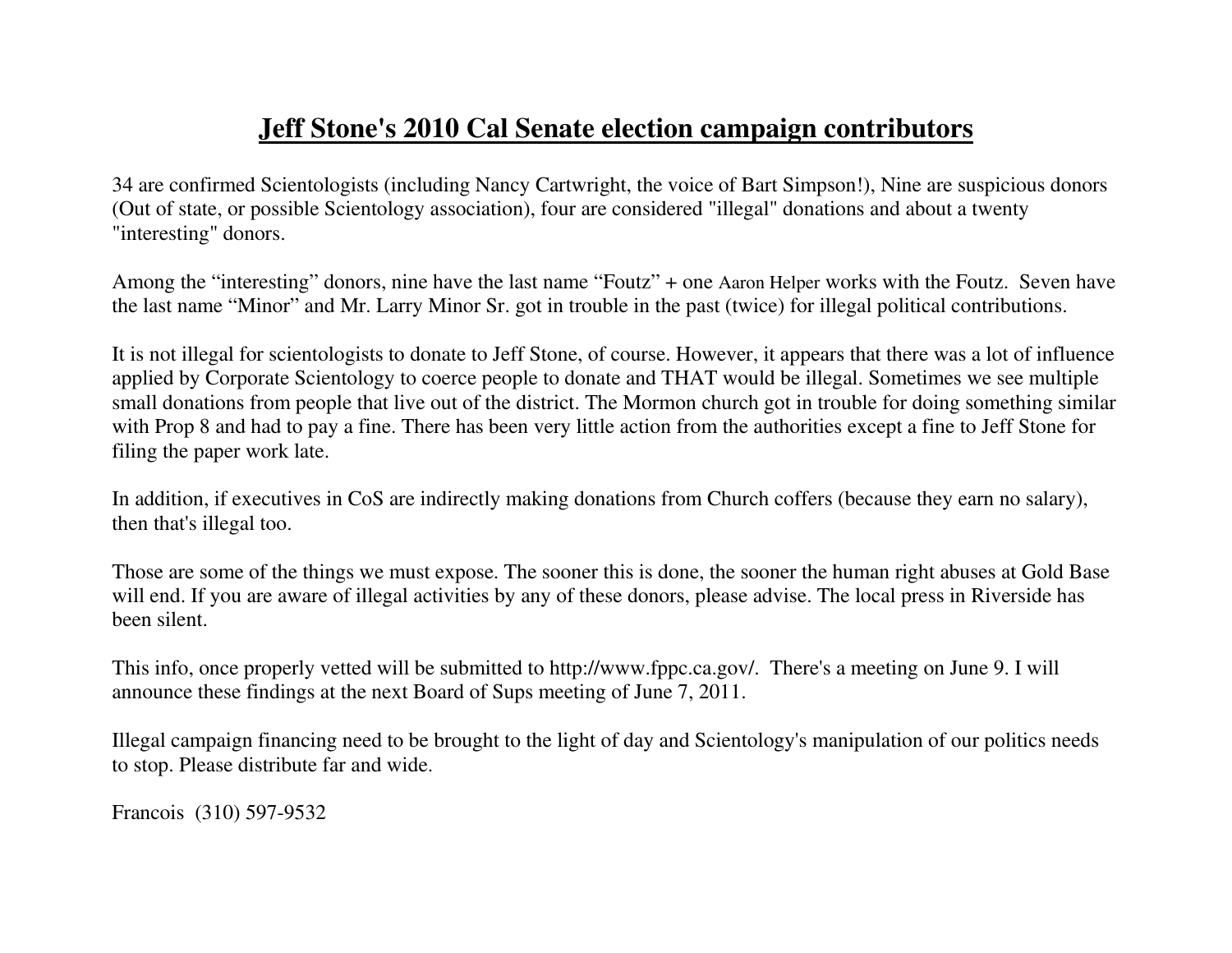## **Donors to Supervisor Jeff Stone with Confirmed ties to Scientology:**

| <b>Public Relations rep at Gold Base</b> |                             |                                                                                        |            |           |    |               |          |
|------------------------------------------|-----------------------------|----------------------------------------------------------------------------------------|------------|-----------|----|---------------|----------|
| <b>MURIEL G</b>                          | SAN JACINTO,                | PRODUCER/GOLDEN                                                                        | 80         | 2010-     |    | 2010-         |          |
| <b>DUFRESNE</b>                          | CA 92583                    | <b>SPRINGS PROD</b>                                                                    |            | $06-16$   |    | $07-29$       |          |
|                                          |                             |                                                                                        |            |           |    |               |          |
| <b>MURIEL G</b>                          | SAN JACINTO,                | PRODUCER/GOLDEN SPRINGS                                                                |            |           | 95 | $2009 - 11 -$ | 2010-02- |
| <b>DUFRESNE</b>                          | CA 92583                    | <b>PROD</b>                                                                            |            |           |    | 07            | 01       |
| <b>Port Captain at Gold Base</b>         |                             |                                                                                        |            |           |    |               |          |
|                                          | <b>LOS</b>                  | <b>FILM</b>                                                                            |            |           |    |               |          |
| <b>CATHERINE N</b>                       | ANGELES, CA                 | PRODUCER/CATHERINE                                                                     | 200        | 2010-     |    | 2010-         |          |
| <b>FRASER</b>                            | 90028                       | <b>FRASER</b>                                                                          |            | $03-18$   |    | $05 - 27$     |          |
|                                          |                             |                                                                                        |            |           |    |               |          |
|                                          |                             | http://www.truthaboutscientology.com/stats/by-name/t/tracey-darroll.html               |            |           |    |               |          |
| <b>TRACEY</b>                            | <b>BEVERLY</b>              | <b>SELF EMPLOYED/SELF</b>                                                              |            | 2010-     |    | $2010-$       |          |
| <b>DARROLL</b>                           | HILLS, CA                   | <b>EMPLOYED</b>                                                                        | 500        | 06-02     |    | $07-29$       |          |
|                                          | 90211                       |                                                                                        |            |           |    |               |          |
|                                          |                             | http://www.truthaboutscientology.com/stats/by-name/k/ken-gerbino.html                  |            |           |    |               |          |
|                                          | <b>BEVERLY</b>              | <b>INVESTMENT</b>                                                                      |            |           |    |               |          |
| <b>KENNETH</b>                           | HILLS, CA                   | MANAGER/KENNETH J.                                                                     | 3000       | 2010-     |    | 2010-         |          |
| <b>GERBINO</b>                           | 90212                       | <b>GERBINO &amp; CO.</b>                                                               |            | $04 - 27$ |    | $05 - 27$     |          |
|                                          |                             |                                                                                        |            |           |    |               |          |
|                                          |                             | http://www.truthaboutscientology.com/stats/by-name/n/nick-baybak.html                  |            |           |    |               |          |
|                                          |                             | http://borneveryminute.blogspot.com/2011/02/stamp-of-disapproval-doesnt-lick-john.html |            |           |    |               |          |
|                                          | MICHAEL BAYBAK AND CO. INC. | CLEARWATER,<br>1000<br>FL 33765                                                        | 2010-04-27 |           |    | 2010-05-27    |          |
|                                          |                             | http://www.truthaboutscientology.com/stats/by-name/e/elizabeth-baybak.html             |            |           |    |               |          |
| <b>ELIZABETH</b>                         | LA CANADA,                  | HOMEMAKER/HOMEMAKER                                                                    | 3900       | 2010-     |    | 2010-         |          |
| <b>BAYBAK</b>                            | CA 91011                    |                                                                                        |            | $05-11$   |    | $05 - 27$     |          |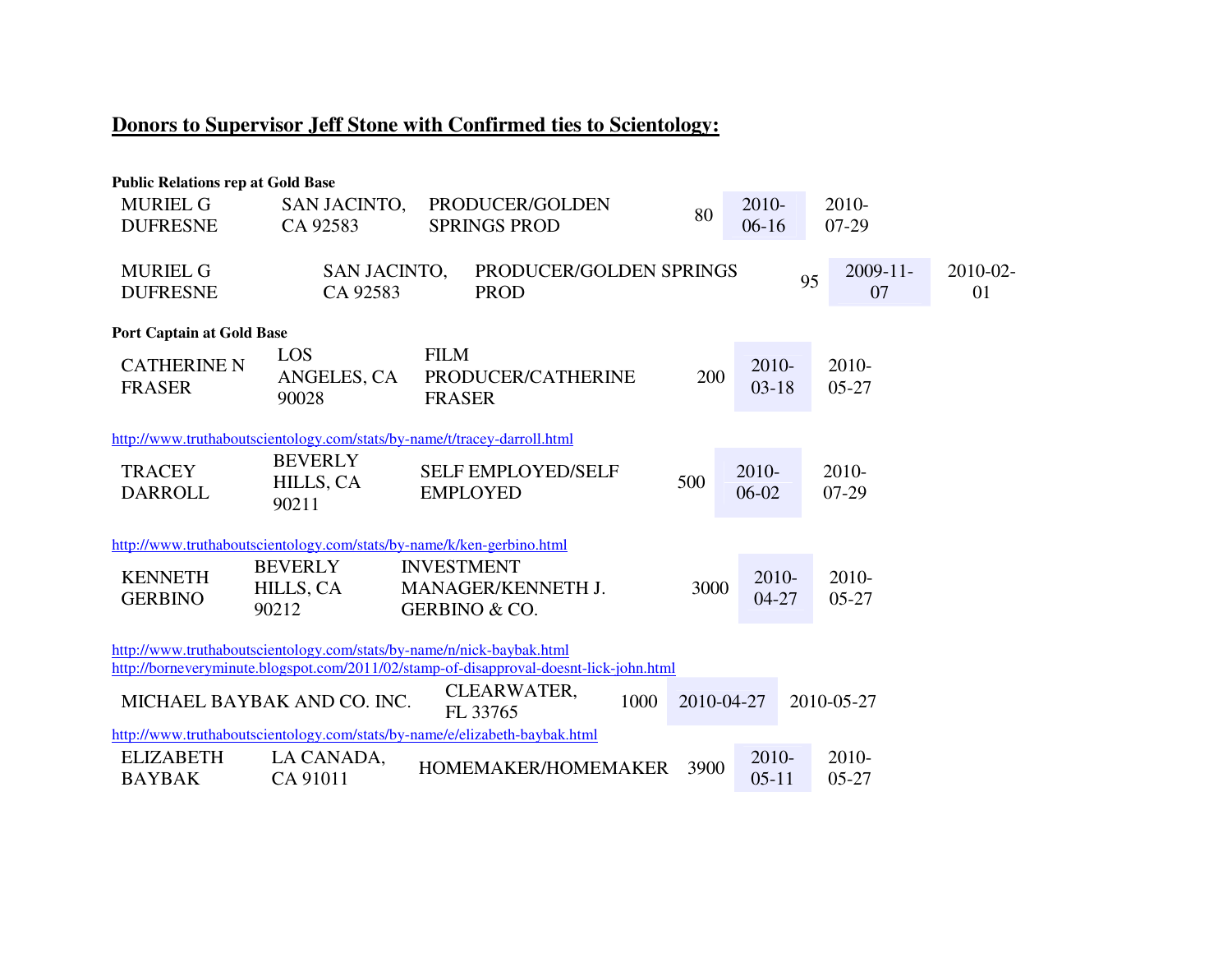|                          |              | http://www.truthaboutscientology.com/stats/by-name/g/george-duggan-_-megan-shields-family.html                            |      |                |     |             |            |
|--------------------------|--------------|---------------------------------------------------------------------------------------------------------------------------|------|----------------|-----|-------------|------------|
|                          |              | http://borneveryminute.blogspot.com/2011/02/stamp-of-disapproval-doesnt-lick-john.html                                    |      |                |     |             |            |
| <b>GEORGE</b>            | GLENDALE,    | PR SPECIALIST/MINING                                                                                                      | 3000 | 2010-04-       |     | $2010 - 05$ |            |
| <b>DUGGAN</b>            | CA 91206     | CO.                                                                                                                       |      | 07             |     | 27          |            |
|                          |              |                                                                                                                           |      |                |     |             |            |
|                          | LOS          |                                                                                                                           |      |                |     |             |            |
| <b>BOB</b>               | ANGELES, CA  | <b>REVEREND/CHURCH OF</b>                                                                                                 | 250  | 2010-          |     | 2010-       |            |
| <b>CULOMS</b>            | 94028        | <b>SCIENTOLOGY</b>                                                                                                        |      | $04 - 06$      |     | $05 - 27$   |            |
|                          |              |                                                                                                                           |      |                |     |             |            |
|                          |              | http://www.truthaboutscientology.com/stats/by-name/c/christina-b.-phillips.html                                           |      |                |     |             |            |
| <b>CHRISTINA</b>         | PASADENA,    | CONSULTANT/EXPANSION                                                                                                      |      | 2010-          |     | 2010-       |            |
| <b>PHILLIPS</b>          | CA 91105     | CONSULTANTS, INC.                                                                                                         |      | 200<br>$05-25$ |     | $07-29$     |            |
|                          |              |                                                                                                                           |      |                |     |             |            |
|                          |              | http://www.truthaboutscientology.com/stats/by-name/a/avis-eckelberry.html                                                 |      |                |     |             |            |
|                          |              | LOS ANGELES,                                                                                                              |      |                |     |             |            |
| <b>AVIS H ECKELBERRY</b> |              | HOMEMAKER/HOMEMAKER<br>CA 90034                                                                                           |      |                | 500 | 2010-05-12  | 2010-05-27 |
|                          |              | http://www.truthaboutscientology.com/stats/by-name/m/marsha-fox.html                                                      |      |                |     |             |            |
|                          | LOS ANGELES, |                                                                                                                           |      |                |     |             |            |
| <b>MARSHA FOX</b>        | CA 90049     | PHOTOGRAPHY AGENT/MARSHA FOX                                                                                              |      |                | 250 | 2010-05-12  | 2010-05-27 |
|                          |              | http://www.truthaboutscientology.com/stats/by-name/l/lucy-b.-cole.html                                                    |      |                |     |             |            |
|                          |              | http://forums.whyweprotest.net/threads/jeff-stone-for-california-state-senate-email-by-lucy-cole-scientologist-zip.58186/ |      |                |     |             |            |
|                          | LOS ANGELES, |                                                                                                                           |      |                |     |             |            |
| <b>LUCY COLE</b>         | CA 90041     | HOMEMAKER/HOMEMAKER                                                                                                       |      | 250            |     | 2010-05-12  | 2010-05-27 |
|                          |              | http://www.truthaboutscientology.com/stats/by-name/a/alan-cohen.html (Possibly common name)                               |      |                |     |             |            |
| <b>ALAN</b>              | ALISO VIEJO, | MORTGAGE BROKER/SIGNATURE REALTY                                                                                          |      |                |     | 2010-05-    | 2010-05-   |
| <b>COHEN</b>             | CA 92656     | <b>CAPITAL CORP</b>                                                                                                       |      |                |     | 750<br>03   | 27         |
|                          |              |                                                                                                                           |      |                |     |             |            |
|                          |              | http://www.truthaboutscientology.com/stats/by-name/d/donald-graham.html                                                   |      |                |     |             |            |
|                          |              |                                                                                                                           |      |                |     |             |            |
| <b>DONALD GRAHAM</b>     | CA 90027     | LOS ANGELES,<br><b>OWNER/GRAHAM SYSTEMS</b>                                                                               |      | 150            |     | 2010-04-27  | 2010-05-27 |
|                          |              |                                                                                                                           |      |                |     |             |            |
|                          |              | http://www.truthaboutscientology.com/stats/by-name/d/dianne-l.-fisher.html                                                |      |                |     |             |            |
| <b>DIANNEL FISHER</b>    | LOS ANGELES, | <b>ATTORNEY/CLARK &amp; TREVITHICK</b>                                                                                    |      |                | 250 | 2010-04-27  | 2010-05-27 |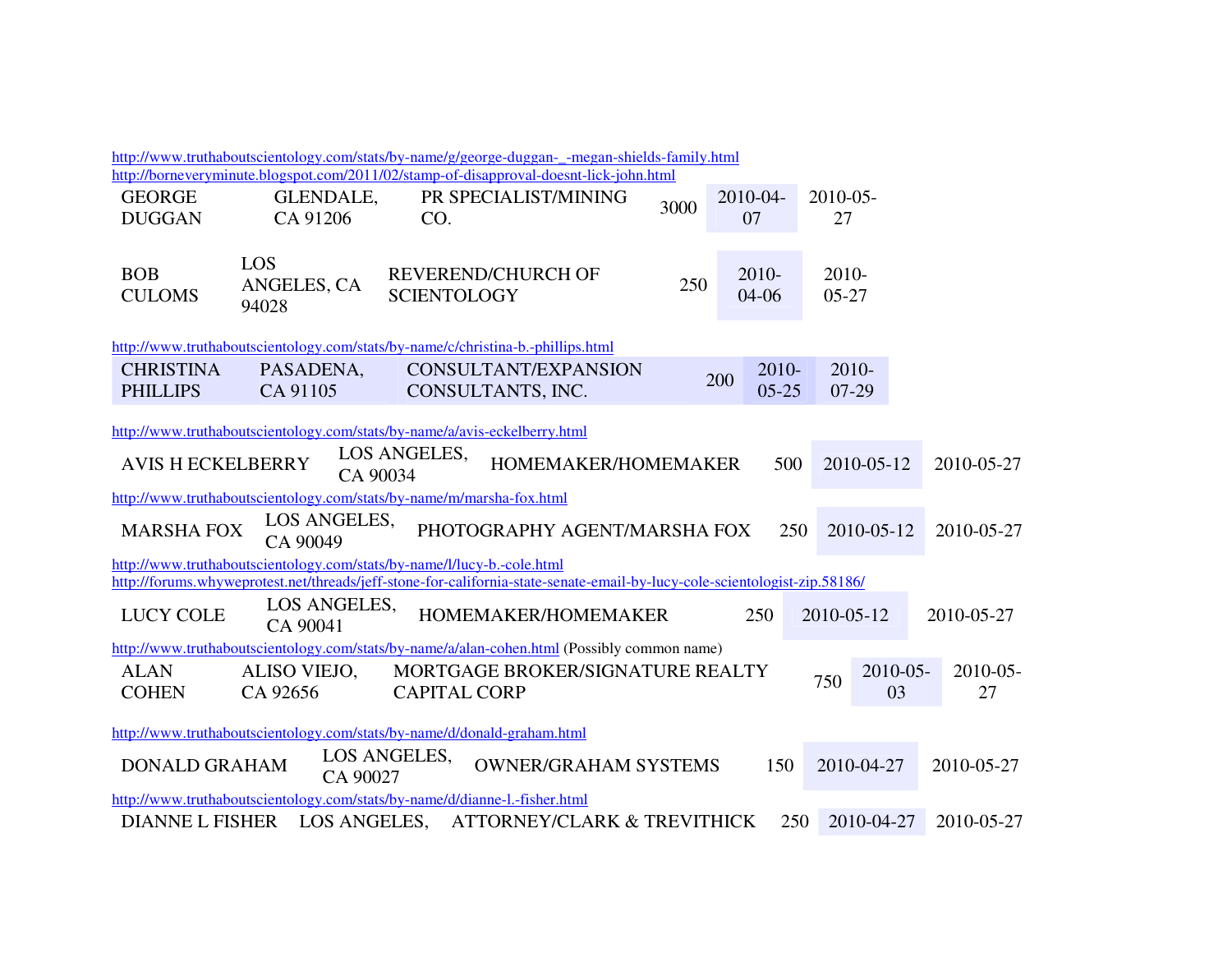### CA 90027

| http://www.truthaboutscientology.com/stats/impact/impact025patrons.html      |                              |                 |                                    |      |     |                  |               |
|------------------------------------------------------------------------------|------------------------------|-----------------|------------------------------------|------|-----|------------------|---------------|
| http://www.cs.cmu.edu/~dst/BioFriendly/                                      |                              |                 |                                    |      |     |                  |               |
| <b>ROBERT W</b>                                                              | MONROVIA,                    |                 | <b>CEO/BIOFRIENDLY</b>             |      | 250 | 2010-04-         | $2010 - 05 -$ |
| <b>CARROLL</b>                                                               | CA 91016                     |                 | <b>CORPORATION</b>                 |      |     | 23               | 27            |
|                                                                              |                              |                 |                                    |      |     |                  |               |
| http://www.truthaboutscientology.com/stats/by-name/e/evan-west.html          |                              |                 |                                    |      |     |                  |               |
| <b>EVAN RALPH WEST</b>                                                       | LOS ANGELES,<br>CA 90027     |                 | UNEMPLOYED/UNEMPLOYED              |      | 100 | 2010-04-07       | 2010-05-27    |
| http://www.truthaboutscientology.com/stats/by-name/m/murray-gould.html       |                              |                 |                                    |      |     |                  |               |
| <b>MURRAY GOULD</b>                                                          | LOS ANGELES,<br>CA 90041     |                 | <b>OWNER/AMERICAN PRETZEL CO.</b>  |      | 250 | 2010-04-07       | 2010-05-27    |
| http://www.truthaboutscientology.com/stats/by-name/e/edward-dean-goss.html   |                              |                 |                                    |      |     |                  |               |
| <b>EDWARD GOSS</b>                                                           | <b>GLENDALE,</b><br>CA 91207 |                 | <b>OWNER/EEE MEDIA</b>             | 250  |     | 2010-04-06       | 2010-05-27    |
| http://www.truthaboutscientology.com/stats/by-name/n/neil-willner.html       |                              |                 |                                    |      |     |                  |               |
| <b>NEIL WILLNER</b>                                                          | GLENDALE,<br>CA 91207        |                 | <b>OWNER/PACIFIC ADVISORS</b>      | 1000 |     | 2010-04-06       | 2010-05-27    |
| http://www.truthaboutscientology.com/stats/by-name/m/melinda-brownstone.html |                              |                 |                                    |      |     |                  |               |
| <b>MELINDA</b>                                                               | LOS ANGELES,                 |                 | <b>OWNER/WEB STUDIOS</b>           |      | 100 | 2010-04-         | 2010-05-      |
| <b>BROWNSTONE</b>                                                            | CA 90039                     |                 | <b>WEST</b>                        |      |     | 06               | 27            |
|                                                                              |                              |                 |                                    |      |     |                  |               |
| http://www.truthaboutscientology.com/stats/by-name/r/robert-brooks.html      |                              |                 |                                    |      |     |                  |               |
|                                                                              | <b>SHERMAN</b>               |                 |                                    |      |     |                  |               |
| <b>ROBERT BROOKS</b>                                                         | OAKS, CA                     |                 | PRESIDENT/RBAC, INC.               | 100  |     | 2010-04-06       | 2010-05-27    |
|                                                                              | 91403                        |                 |                                    |      |     |                  |               |
| http://www.truthaboutscientology.com/stats/by-name/m/mark-loweree.html       |                              |                 |                                    |      |     |                  |               |
| <b>MARK</b>                                                                  | PASADENA,                    |                 | AGENT/DIV. 3 INSURANCE & FINANCIAL |      | 250 | 2010-04-         | $2010 - 05 -$ |
| <b>LOWEREE</b>                                                               | CA 91105                     | <b>SERVICES</b> |                                    |      |     | 06               | 27            |
| http://www.truthaboutscientology.com/stats/by-name/n/nancy-cartwright.html   |                              |                 |                                    |      |     |                  |               |
| <b>NANCY</b>                                                                 | NORTHRIDGE,                  |                 | VOICE ACTOR/CARTWRIGHT             |      |     | 2010-04-<br>3900 | $2010 - 05$   |
|                                                                              |                              |                 |                                    |      |     |                  |               |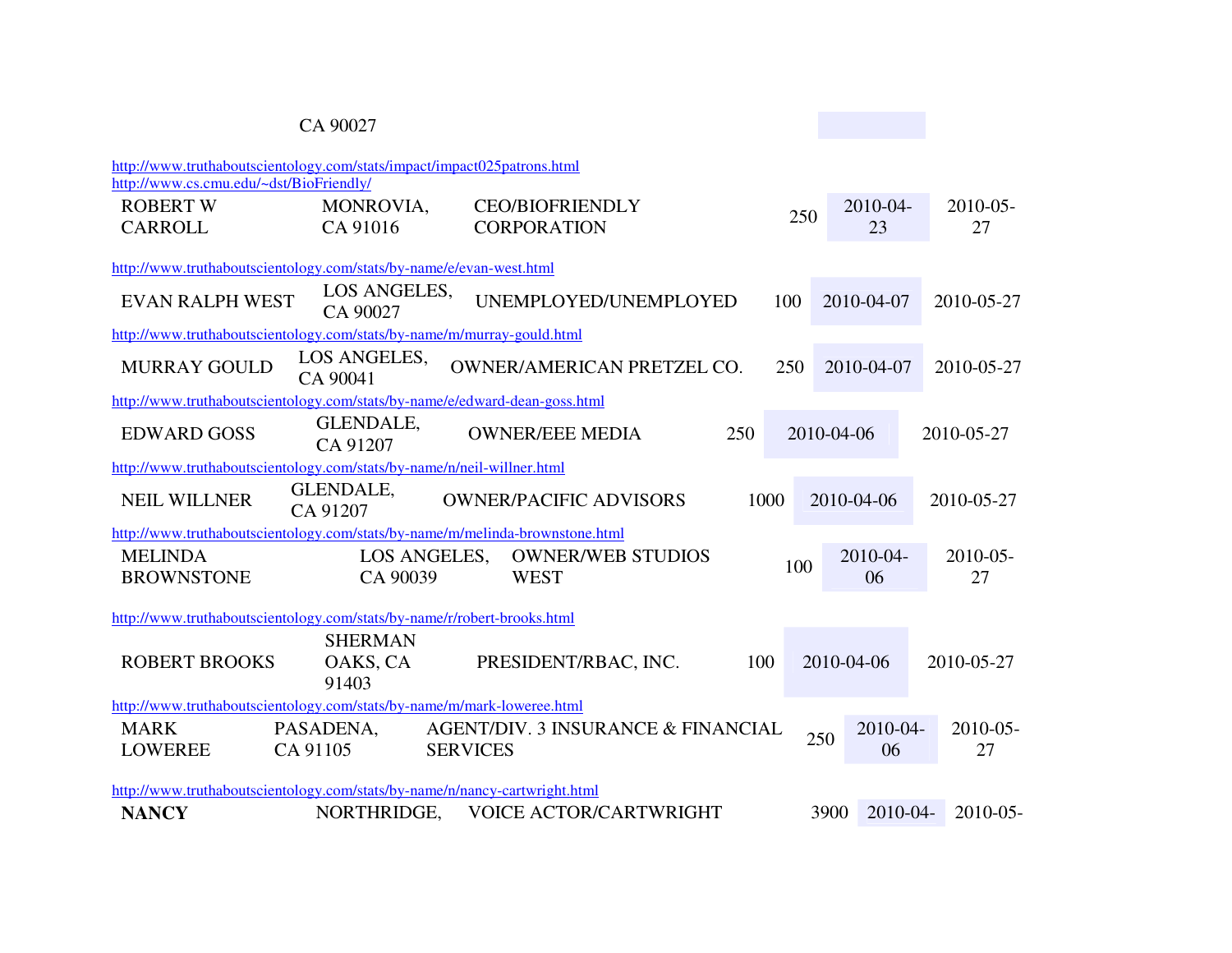| <b>CARTWRIGHT</b>                    | CA 91324                                                                | <b>ENTERTAINMENT</b>                                                                                                   |            |                                          |                   | 06                 | 27                  |
|--------------------------------------|-------------------------------------------------------------------------|------------------------------------------------------------------------------------------------------------------------|------------|------------------------------------------|-------------------|--------------------|---------------------|
|                                      |                                                                         | http://www.truthaboutscientology.com/stats/by-name/c/chris-wrightsman.html                                             |            |                                          |                   |                    |                     |
| <b>CHRIS</b><br>WRIGHTSMAN           | TUJUNGA, CA<br>91042                                                    | <b>OWNER/CA ROCCA</b><br><b>INSPECTIONS</b>                                                                            |            | 250                                      | 2010-04-<br>06    |                    | $2010 - 05 -$<br>27 |
|                                      | http://www.truthaboutscientology.com/stats/by-name/s/sue-bernstein.html |                                                                                                                        |            |                                          |                   |                    |                     |
|                                      | <b>SUE BERNSTEIN MANAGEMENT</b>                                         | LOS ANGELES,<br>CA 90027                                                                                               | 400        |                                          | 2010-04-06        |                    | 2010-05-27          |
|                                      | http://www.truthaboutscientology.com/stats/by-name/l/liam-leahy.html    |                                                                                                                        |            |                                          |                   |                    |                     |
| <b>LIAM LEAHY</b>                    | <b>NORTH HILLS,</b><br>CA 91343                                         | CEO/RBAC, INC.                                                                                                         | 100        | 2010-04-06                               |                   |                    | 2010-05-27          |
|                                      | Husband does fundraising at Golden Era golf course                      |                                                                                                                        |            |                                          |                   |                    |                     |
| <b>KRISTINE E DI</b><br><b>MEMMO</b> | <b>SAN JACINTO,</b><br>CA 92583                                         | <b>INTERIM DIRECTOR/MT.</b><br><b>SAN JACINTO COLLEGE</b>                                                              | 100        | 2010-<br>$06-01$                         | 2010-<br>07-29    |                    |                     |
|                                      |                                                                         | http://www.truthaboutscientology.com/stats/by-name/s/sky-dayton.html (Sky Dayton of Earthlink fame)                    |            |                                          |                   |                    |                     |
| <b>DAYTON</b>                        | <b>SANTA</b><br>MONICA, CA<br>90404                                     | 1800                                                                                                                   | 2010-05-17 |                                          |                   | 2010-05-27         |                     |
|                                      |                                                                         | http://www.truthaboutscientology.com/stats/by-name/t/tim-watson.html (Common name, might be a different person)        |            |                                          |                   |                    |                     |
| <b>TIM WATSON</b>                    | REDLANDS,<br>CA 92373                                                   | PHYSICIAN/TIM WATSON                                                                                                   |            | 250                                      | 2010-03-17        |                    | 2010-03-22          |
|                                      |                                                                         | http://www.truthaboutscientology.com/stats/by-name/k/kelly-mccarty-roe.html (Common name, might be a different person) |            |                                          |                   |                    |                     |
| <b>KELLY</b><br><b>MCCARTY</b>       | CORONA, CA<br>92881                                                     | <b>BUSINESS OWNER/CARTYS</b><br><b>COLLISION CTR</b>                                                                   |            | 190                                      | $2009 - 11$<br>13 |                    | 2010-02-<br>01      |
|                                      |                                                                         | http://www.truthaboutscientology.com/stats/by-name/r/rebecca-neuman.html                                               |            |                                          |                   |                    |                     |
| <b>REBECCA</b><br><b>NEUMAN</b>      | ASHLAND,<br>OR 97520                                                    | HOTELIER/ASHLAND SPRINGS HOTEL                                                                                         |            |                                          | 190               | 2009-<br>$11 - 13$ | 2010-<br>$02 - 01$  |
| <b>REBECCA</b><br><b>NEUMAN</b>      | ASHLAND, OR 97520                                                       |                                                                                                                        |            | HOTELIER/ASHLAND<br><b>SPRINGS HOTEL</b> | 50                | 2009-<br>$11 - 07$ | 2010-<br>$02 - 01$  |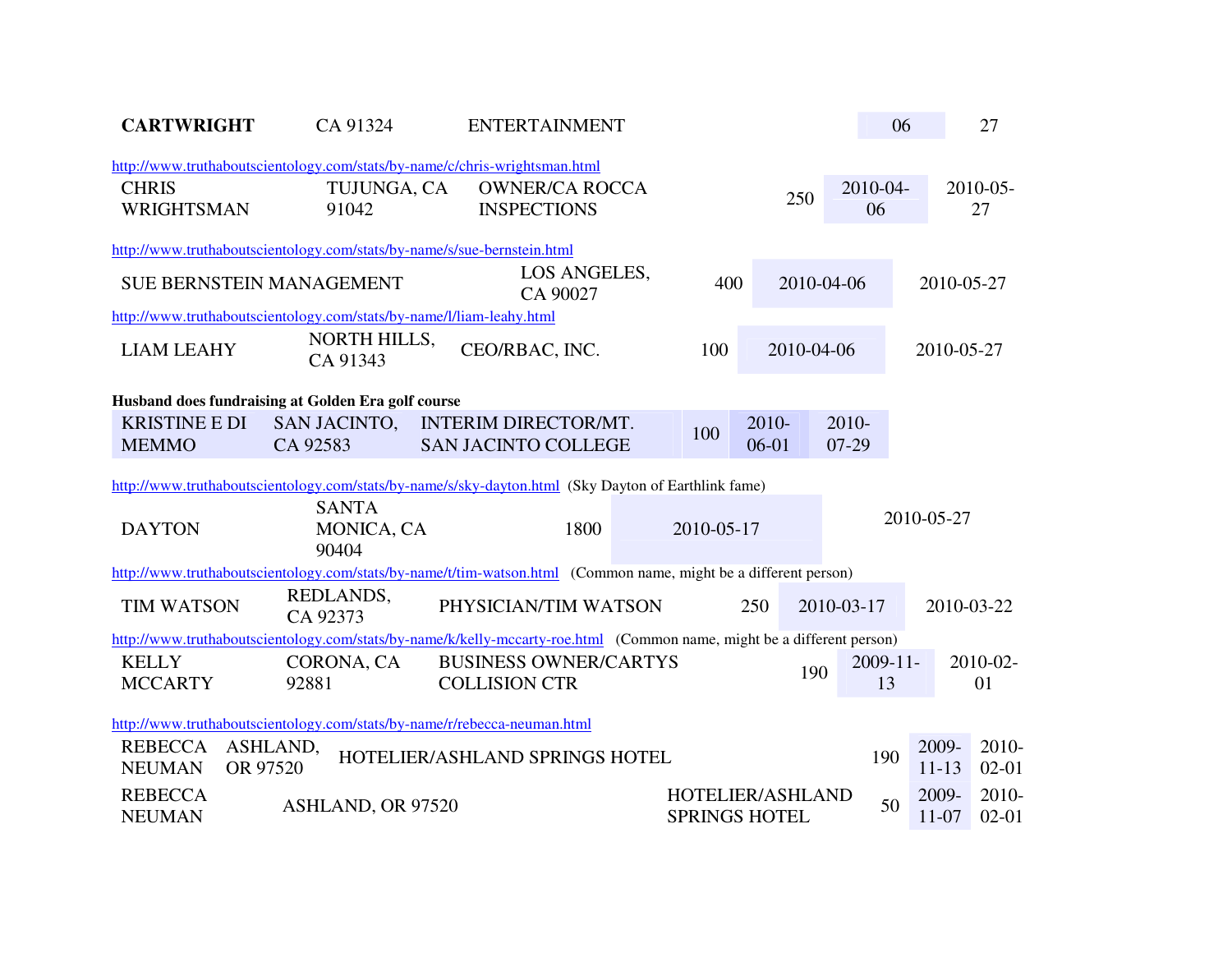http://www.truthaboutscientology.com/stats/by-name/d/david-cutts.htmlhttp://www.truthaboutscientology.com/stats/wise/wise\_2004\_directory.html http://www.xenu-directory.net/documents/corporate/person.php?person\_id=2218 (Runs the Temecula mission) CUTTS DENTAL CORPORATION TEMECULA, CA 92591 95 2009-11-13 2010-02-01

| CUTTS DENTAL CORPORATION                                               |            | TEMECULA, CA              |                   | 150 |    |             |             |  |
|------------------------------------------------------------------------|------------|---------------------------|-------------------|-----|----|-------------|-------------|--|
| <b>CUTTS DENTAL CORPORATION</b>                                        |            | 92591                     |                   |     |    | 2009-08-11  | 2010-02-01  |  |
| http://www.truthaboutscientology.com/stats/by-name/m/mary-mccrink.html |            |                           |                   |     |    |             |             |  |
| <b>MARY MCCRINK</b>                                                    |            | ORANGE, CA 92869          | <b>OWNER/MARY</b> |     | 95 | $2009 - 11$ | $2010 - 02$ |  |
|                                                                        |            |                           | <b>MCCRINK</b>    |     |    |             | 01          |  |
| <b>MARY</b>                                                            | ORANGE, CA | <b>OWNER/MARY MCCRINK</b> |                   |     |    | $2009 - 11$ | $2010 - 02$ |  |
| <b>MCCRINK</b>                                                         | 92869      |                           |                   | 100 |    | 07          | O1          |  |

## **Possible ties to Scientology**

### **(Suspicious, out of state, or good correlation with Google searches)**

|                                                                                                | <b>BANKERS INSURANCE COMPANY</b>       |                    | <b>ST</b><br>PETERSBURG,<br>FL 33716                                          | 1000 | 2010-05-21 |                    | 2010-05-27           |            |
|------------------------------------------------------------------------------------------------|----------------------------------------|--------------------|-------------------------------------------------------------------------------|------|------------|--------------------|----------------------|------------|
| <b>PACIFIC</b><br><b>RETIRED/RETIRED</b><br><b>THOMAS L JEFFRIES</b><br>PALISADES,<br>CA 90272 |                                        |                    |                                                                               |      |            | 250                | 2010-05-12           | 2010-05-27 |
|                                                                                                |                                        |                    | http://health.quickezt.com/organic-food/pt-2-family-farm-defenders-john-peck/ |      |            |                    |                      |            |
| <b>JOHN</b><br><b>PECK</b>                                                                     | <b>RANCHO</b><br>SANTA FE, CA<br>92067 | <b>ENTERPRISES</b> | <b>REAL ESTATE INVESTOR/PECK</b>                                              |      | 500        | 2010-<br>$05 - 30$ | 2010-<br>$07-29$     |            |
|                                                                                                | <b>KENCO COMPANY</b>                   |                    | <b>BEVERLY HILLS, CA 90211</b>                                                |      | 3900       | 2010-<br>$05 - 11$ | $2010-$<br>$05 - 27$ |            |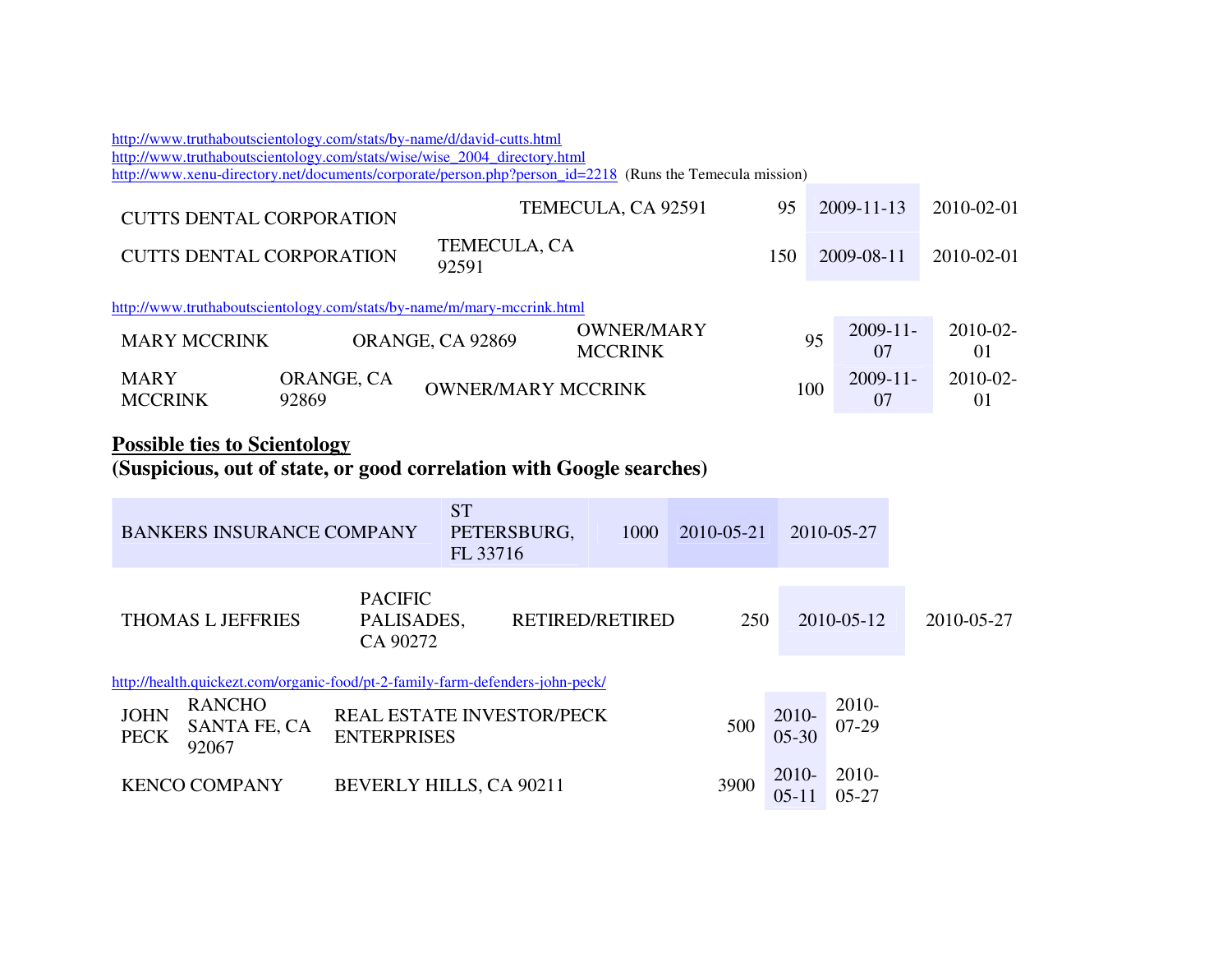| <b>MEL ELLIOT</b><br>91356                                                                                                                                                                                                                                   | TARZANA, CA                    | RETIRED/RETIRED                                                      |      | 1000                   | 2010-04-20       |            |                   | 2010-05-27     |
|--------------------------------------------------------------------------------------------------------------------------------------------------------------------------------------------------------------------------------------------------------------|--------------------------------|----------------------------------------------------------------------|------|------------------------|------------------|------------|-------------------|----------------|
| SALMAN HUSSAIN DMD INC                                                                                                                                                                                                                                       |                                | TORRANCE,<br>CA 90501                                                |      | 1000                   | $2009 - 11 - 13$ |            |                   | 2010-02-01     |
| http://www.truthaboutscientology.com/stats/auditor/auditor246orangecounty.html (Common name, might be a different person)                                                                                                                                    |                                |                                                                      |      |                        |                  |            |                   |                |
| <b>MARIE</b><br><b>STARKEY</b><br>92503                                                                                                                                                                                                                      |                                | RIVERSIDE, CA MORTGAGE BROKER/RAINCROSS<br><b>FINANCIAL SERVICES</b> |      |                        |                  | 200        | $2009 - 11$<br>07 | 2010-02-<br>01 |
| LEHIGH HANSON, INC.                                                                                                                                                                                                                                          |                                | <b>IRVING, TX 75063</b>                                              |      | 1000                   |                  | 2009-10-30 |                   | 2010-02-01     |
| BOONE TRUCKING, INC.                                                                                                                                                                                                                                         |                                | MINNEAPOLIS, MN 55413                                                |      |                        | 500              | 2009-10-30 |                   | 2010-02-01     |
| <b>Conflicts of interest, or illegal contributions</b><br>FAUSTOS BAIL BONDS,<br>INC.<br><b>MELISSA LIPPERT</b>                                                                                                                                              | 92563<br>TEMECULA,<br>CA 92591 | MURRIETA, CA<br><b>RETIRED/RETIRED</b>                               | 3900 | 2009-06-<br>20<br>2500 | 2009-07-<br>27   | 2010-04-01 |                   | 2010-05-27     |
| Melissa is partner of Fausto and also contributed \$1,000 to Sheriff Sniff in the same election. This is HIGHLY illegal.<br>http://groups.yahoo.com/group/rnrs/message/8188?var=1<br>http://www.culthelp.info/index2.php?option=com content&do pdf=1&id=5458 |                                |                                                                      |      |                        |                  |            |                   |                |
| CDL donated while a \$7.9 million contract with county of Riverside was pending.                                                                                                                                                                             |                                |                                                                      |      |                        |                  |            |                   |                |
| <b>CRIMINAL DEFENSE</b><br><b>LAWYERS</b>                                                                                                                                                                                                                    | 92501                          | RIVERSIDE, CA                                                        | 1000 | 2009-07-<br>17         | 2010-02-<br>01   |            |                   |                |
| Scientology lawyers, including Samuel Alhadeff                                                                                                                                                                                                               |                                |                                                                      |      |                        |                  |            |                   |                |
| <b>BUCHANAN INGERSOLL &amp;</b><br><b>ROONEY PC</b>                                                                                                                                                                                                          |                                | PITTSBURGH, PA<br>15219                                              | 1350 | 2009-06-<br>09         | 2009-07-<br>27   |            |                   |                |
| BUCHANAN INGERSOLL & ROONEY PITTSBURGH, PA 15219                                                                                                                                                                                                             |                                |                                                                      |      |                        | 500              |            | $2009 - 11$       | $2010 - 02$    |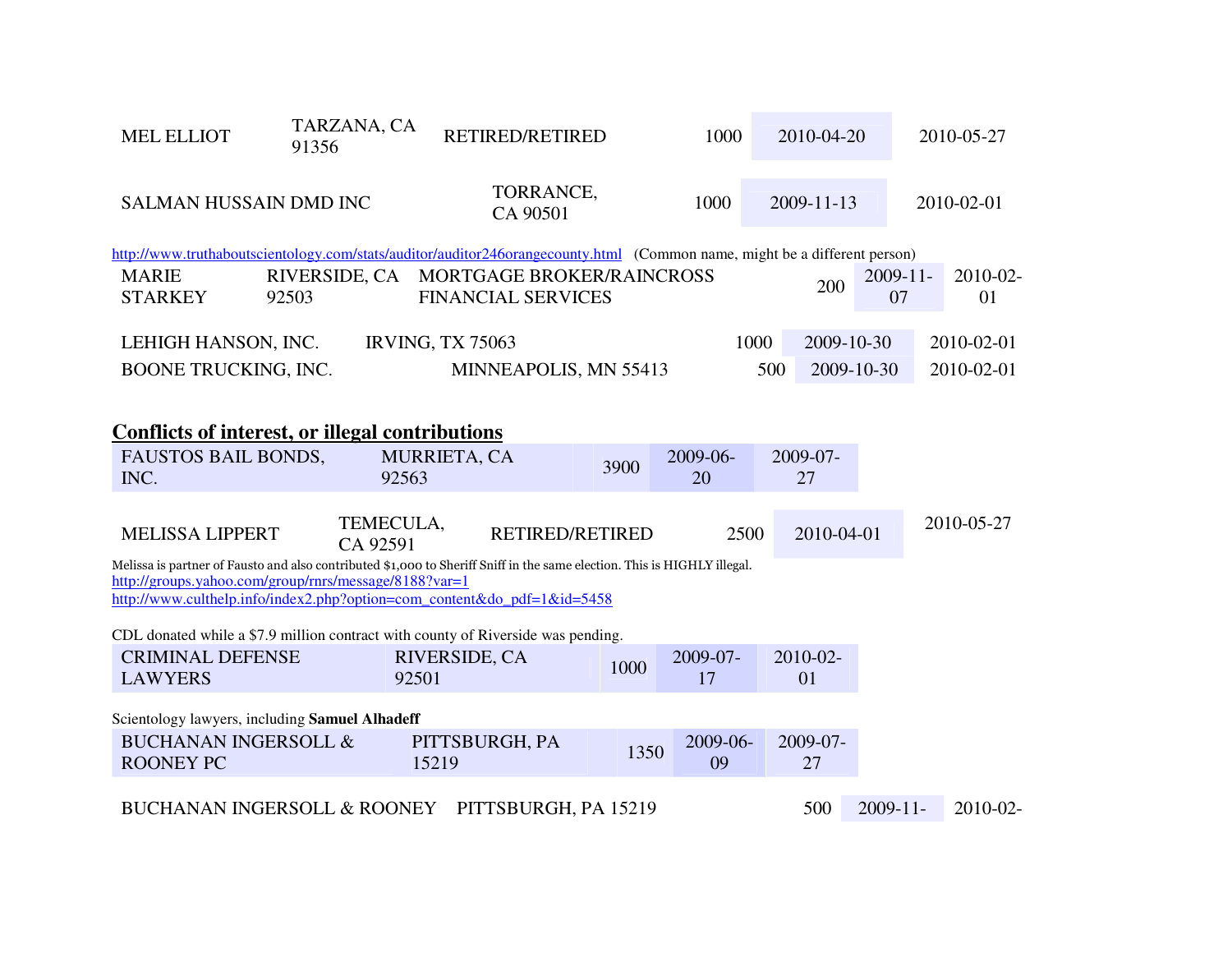| PC                               |                                                                                                                                   |                   |                                                   |  |                 |     |                  |     |                    | 13                | 01                |
|----------------------------------|-----------------------------------------------------------------------------------------------------------------------------------|-------------------|---------------------------------------------------|--|-----------------|-----|------------------|-----|--------------------|-------------------|-------------------|
| <b>ROONEY PC</b>                 | <b>BUCHANAN INGERSOLL &amp;</b>                                                                                                   | 15219             | PITTSBURGH, PA                                    |  |                 | 300 | 2009-07-<br>17   |     | 2010-02-<br>01     |                   |                   |
| <b>SAMUEL</b><br><b>ALHADEFF</b> | POWAY, CA<br>92064                                                                                                                |                   | ATTORNEY/BUCHANAN INGERSOLL &<br><b>ROONEY PC</b> |  |                 |     |                  |     | 150                | $2009 - 12$<br>15 | $2010 - 02$<br>01 |
|                                  | Note same Zip code as above Scientoloy lawyer firm!                                                                               |                   |                                                   |  |                 |     |                  |     |                    |                   |                   |
|                                  | PITTSBURGH,<br>2010-05-27<br>750<br>2010-05-17<br><b>COMMITTEE FOR EFFECTIVE STATE GOVERNMENT</b><br>PA 15219                     |                   |                                                   |  |                 |     |                  |     |                    |                   |                   |
| <b>Interesting:</b>              |                                                                                                                                   |                   |                                                   |  |                 |     |                  |     |                    |                   |                   |
|                                  | Owner of the Mission Inn, Riverside                                                                                               |                   |                                                   |  |                 |     |                  |     |                    |                   |                   |
|                                  | <b>NEWPORT</b><br><b>DUANE R ROBERTS</b><br><b>BEACH, CA</b><br><b>CEO-OWNER/ECG</b><br>1900<br>2010-05-12<br>2010-05-27<br>92660 |                   |                                                   |  |                 |     |                  |     |                    |                   |                   |
| http://sdrostra.com/?p=4389      | Wife of Jay La Suer http://en.wikipedia.org/wiki/Jay_La_Suer                                                                      |                   |                                                   |  |                 |     |                  |     |                    |                   |                   |
| <b>LYNN LA SUER</b>              |                                                                                                                                   | LA MESA, CA 91942 |                                                   |  | RETIRED/RETIRED |     |                  | 250 |                    | 2010-04-20        | 2010-05-27        |
| <b>REGINA STONE</b>              | TEMECULA,<br>CA 92592                                                                                                             |                   | HOMEMAKER/HOMEMAKER                               |  |                 |     |                  | 180 |                    | 2009-11-23        | 2010-02-01        |
|                                  | Look at all the Foutz each donating the max of \$3,900!                                                                           |                   |                                                   |  |                 |     |                  |     |                    |                   |                   |
| <b>JANE K</b><br><b>FOUTZ</b>    | <b>SAN JACINTO,</b><br>CA 92583                                                                                                   |                   | HOMEMAKER/HOMEMAKER                               |  | 3900            |     | 2009-06-<br>30   |     | 2009-<br>$07 - 27$ |                   |                   |
| <b>RIAN</b><br><b>FOUTZ</b>      | <b>SAN JACINTO,</b><br>CA 92583                                                                                                   | <b>ADMIN/CID</b>  |                                                   |  | 3900            |     | 2009-06-<br>30   |     | 2009-<br>$07 - 27$ |                   |                   |
| <b>KAREN</b><br><b>FOUTZ</b>     | HEMET, CA<br>92544                                                                                                                |                   | HOMEMAKER/HOMEMAKER                               |  | 3900            |     | 2009-<br>$06-29$ |     | 2009-<br>$07 - 27$ |                   |                   |
|                                  |                                                                                                                                   |                   |                                                   |  |                 |     |                  |     |                    |                   |                   |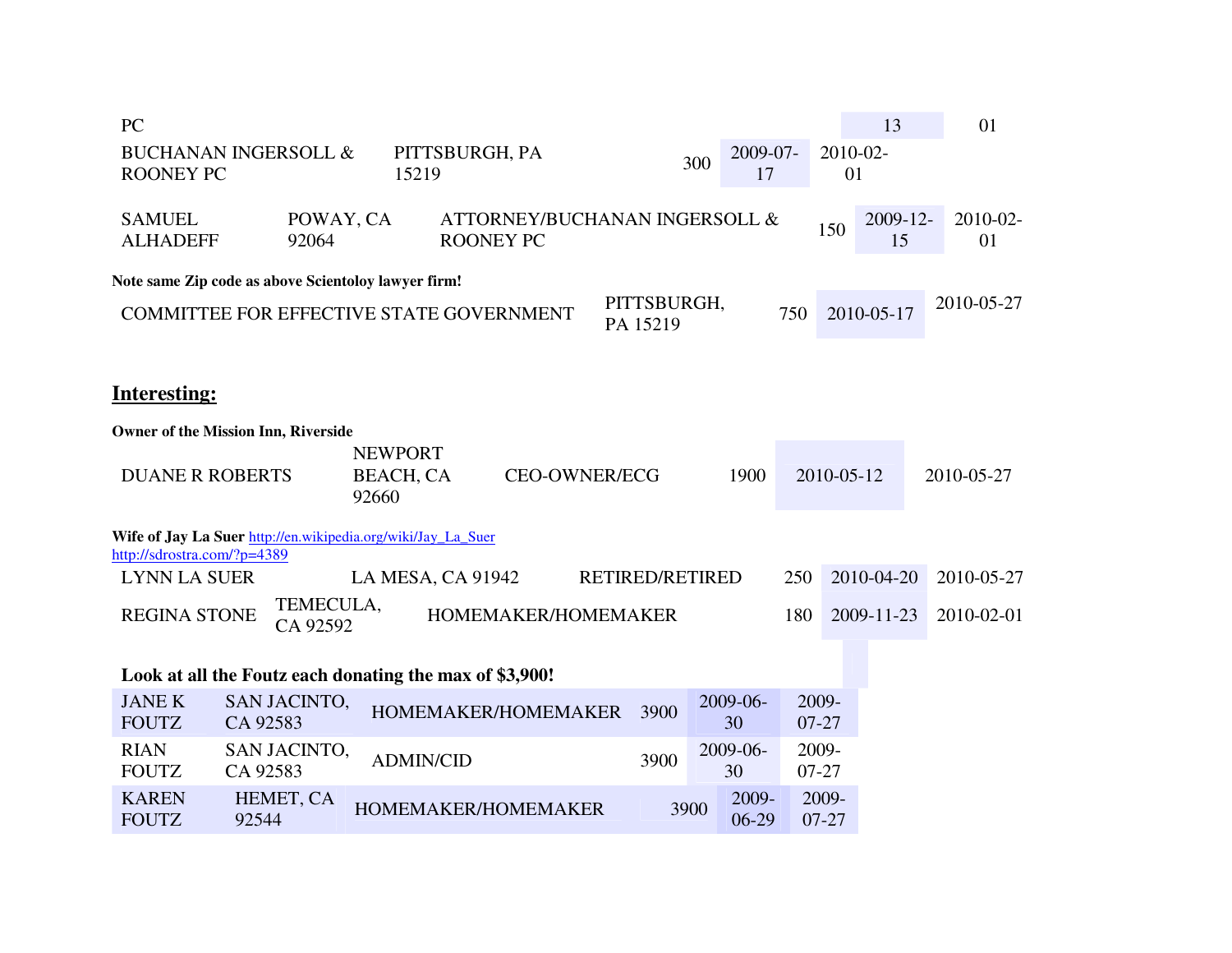| <b>MICHAEL</b><br><b>FOUTZ</b> | HEMET, CA<br>92544                 | CPA/PEHL, FOUTZ, FOUTZ &<br><b>TEEGARDEN</b>  |      | 3900             | 2009-<br>$06-29$ | 2009-<br>$07 - 27$ |
|--------------------------------|------------------------------------|-----------------------------------------------|------|------------------|------------------|--------------------|
| <b>AARON</b><br><b>HEPLER</b>  | <b>SAN</b><br>JACINTO,<br>CA 92583 | <b>GRAPHICS MANAGER/HEP</b><br><b>CLASSIC</b> |      | 3900             | 2009-<br>$06-29$ | 2009-<br>$07 - 27$ |
| <b>DEVON M</b><br><b>FOUTZ</b> | SAN<br>JACINTO,<br>CA 92583        | <b>MARKETER/HEP CLASSIC</b>                   | 3900 |                  | 2009-<br>$06-29$ | 2009-<br>$07 - 27$ |
| <b>KEVIN B</b><br><b>FOUTZ</b> | HEMET, CA<br>92544                 | PRESIDENT/ADVENTURE<br><b>ENTERPRISES</b>     | 3900 |                  | 2009-<br>$06-29$ | 2009-<br>$07 - 27$ |
| <b>KEVIN B</b><br><b>FOUTZ</b> | HEMET, CA<br>92544                 | PRESIDENT/ADVENTURE<br><b>ENTERPRISES</b>     | 3900 | 2009-<br>$06-29$ |                  | 2009-07-<br>27     |
| DEBRA R<br><b>FOUTZ</b>        | HEMET,<br>CA 92543                 | HOMEMAKER/HOMEMAKER                           | 3900 | 2009-<br>$06-27$ |                  | 2009-<br>$07 - 27$ |
| <b>TODD A</b><br><b>FOUTZ</b>  | HEMET,<br>CA 92544                 | CPA/PEHL, FOUTZ, FOUTZ, &<br><b>TEEGARDEN</b> | 3900 | 2009-<br>$06-27$ |                  | 2009-<br>$07 - 27$ |

#### **Mr. Larry Minor Sr. got in trouble for those donations that he gave to his kids who donated to Jeff Stone.**

| <b>LORRIE A</b><br><b>MINOR</b> | <b>SAN JACINTO,</b><br>CA 92583 | HAIRSTYLIST/LORRIE MINOR | 3900 | 2009-<br>$06 - 25$ | 2009-<br>$07 - 27$ |
|---------------------------------|---------------------------------|--------------------------|------|--------------------|--------------------|
| <b>LARRY G</b>                  | <b>SAN JACINTO,</b>             | VICE-PRESIDENT/AGRI-     | 3900 | 2009-              | 2009-              |
| <b>MINOR</b>                    | CA 92583                        | <b>EMPIRE</b>            |      | $06 - 25$          | $07 - 27$          |
| <b>SARAHE</b><br><b>MINOR</b>   | HIGHLAND,<br>CA 92346           | STUDENT/STUDENT          | 3900 | 2009-<br>$06 - 25$ | 2009-<br>$07 - 27$ |
| <b>ANDREW</b>                   | HIGHLAND,                       | PROJECT MANAGER/AGRI-    | 3900 | 2009-              | 2009-              |
| <b>MINOR</b>                    | CA 92346                        | <b>EMPIRE</b>            |      | $06 - 25$          | $07 - 27$          |
| <b>AIMEE</b>                    | <b>SAN JACINTO,</b>             | PERSONNEL MANAGER/AGRI-  | 3900 | 2009-              | 2009-              |
| <b>MINOR</b>                    | CA 92583                        | <b>EMPIRE</b>            |      | $06 - 25$          | $07-27$            |
| <b>SANDRAD</b><br><b>MINOR</b>  | <b>SAN JACINTO,</b><br>CA 92583 | HOMEMAKER/HOMEMAKER      | 3900 | 2009-<br>$06 - 25$ | 2009-<br>$07-27$   |